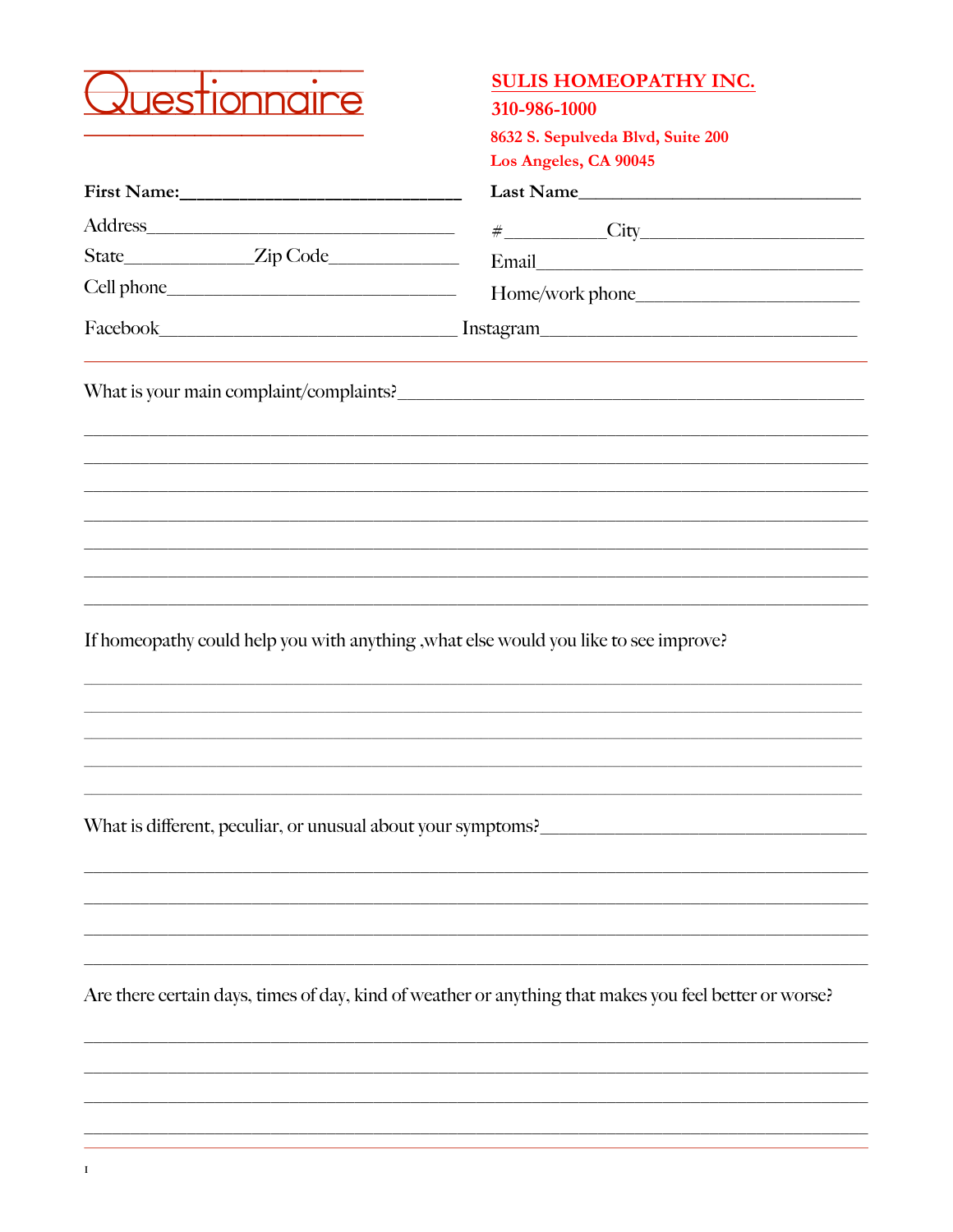

## **SULIS HOMEOPATHY INC.**

#### **310-986-1000**

**8632 S. Sepulveda Blvd, Suite 200**

**Los Angeles, CA 90045**

| Ι.                                                              | What foods or drinks bother you?<br>II.                                                                                                                                                                                                                                                                                                                            |  |  |
|-----------------------------------------------------------------|--------------------------------------------------------------------------------------------------------------------------------------------------------------------------------------------------------------------------------------------------------------------------------------------------------------------------------------------------------------------|--|--|
| 2.                                                              |                                                                                                                                                                                                                                                                                                                                                                    |  |  |
| $Age$ DOB<br>$\ddot{3}$                                         |                                                                                                                                                                                                                                                                                                                                                                    |  |  |
| 4.                                                              |                                                                                                                                                                                                                                                                                                                                                                    |  |  |
| Marital Status                                                  |                                                                                                                                                                                                                                                                                                                                                                    |  |  |
| Occupation<br>6.                                                | 12. What food or drink do you crave or enjoy                                                                                                                                                                                                                                                                                                                       |  |  |
| What do you like about your work?<br>7.                         | most?                                                                                                                                                                                                                                                                                                                                                              |  |  |
|                                                                 |                                                                                                                                                                                                                                                                                                                                                                    |  |  |
|                                                                 |                                                                                                                                                                                                                                                                                                                                                                    |  |  |
|                                                                 | $\left( \begin{array}{c} 0 \end{array} \right)$                                                                                                                                                                                                                                                                                                                    |  |  |
| Do you work with chemicals or any<br>8.<br>hazardous materials? | $\begin{picture}(150,10) \put(0,0){\vector(1,0){100}} \put(15,0){\vector(1,0){100}} \put(15,0){\vector(1,0){100}} \put(15,0){\vector(1,0){100}} \put(15,0){\vector(1,0){100}} \put(15,0){\vector(1,0){100}} \put(15,0){\vector(1,0){100}} \put(15,0){\vector(1,0){100}} \put(15,0){\vector(1,0){100}} \put(15,0){\vector(1,0){100}} \put(15,0){\vector(1,0){100}}$ |  |  |
|                                                                 | 13. Do you drink alcohol?                                                                                                                                                                                                                                                                                                                                          |  |  |
| a) No                                                           | a) Yes                                                                                                                                                                                                                                                                                                                                                             |  |  |
| b) Yes                                                          | $b)$ No                                                                                                                                                                                                                                                                                                                                                            |  |  |
|                                                                 | c) How much?                                                                                                                                                                                                                                                                                                                                                       |  |  |
| Do you have allergies? Please list:<br>9.                       | 14. Do you use recreational drugs?                                                                                                                                                                                                                                                                                                                                 |  |  |
|                                                                 | a) Yes What?                                                                                                                                                                                                                                                                                                                                                       |  |  |
|                                                                 | b) No                                                                                                                                                                                                                                                                                                                                                              |  |  |
| c) $\overline{\phantom{a}}$                                     | 15. Do you smoke?                                                                                                                                                                                                                                                                                                                                                  |  |  |
|                                                                 | a) $Yes$ $How$ much?                                                                                                                                                                                                                                                                                                                                               |  |  |
|                                                                 | b) No                                                                                                                                                                                                                                                                                                                                                              |  |  |
| IO. What stomach or digestive issues do you<br>have?            | c) Quit When?                                                                                                                                                                                                                                                                                                                                                      |  |  |
| a) constipation                                                 | 16. What respiratory issues do you have?                                                                                                                                                                                                                                                                                                                           |  |  |
| b) diarrhea                                                     | a) asthma                                                                                                                                                                                                                                                                                                                                                          |  |  |
| c) IBS                                                          | b) sinusitis                                                                                                                                                                                                                                                                                                                                                       |  |  |
|                                                                 | c) shortness of breathe                                                                                                                                                                                                                                                                                                                                            |  |  |
| d) nausea                                                       | d) pneumonia/bronchitis                                                                                                                                                                                                                                                                                                                                            |  |  |
| e) vomiting                                                     | e) COPD                                                                                                                                                                                                                                                                                                                                                            |  |  |
| f) hemorrhoids                                                  | $f)$ cough                                                                                                                                                                                                                                                                                                                                                         |  |  |
| $g$ ) other                                                     | $g$ ) other                                                                                                                                                                                                                                                                                                                                                        |  |  |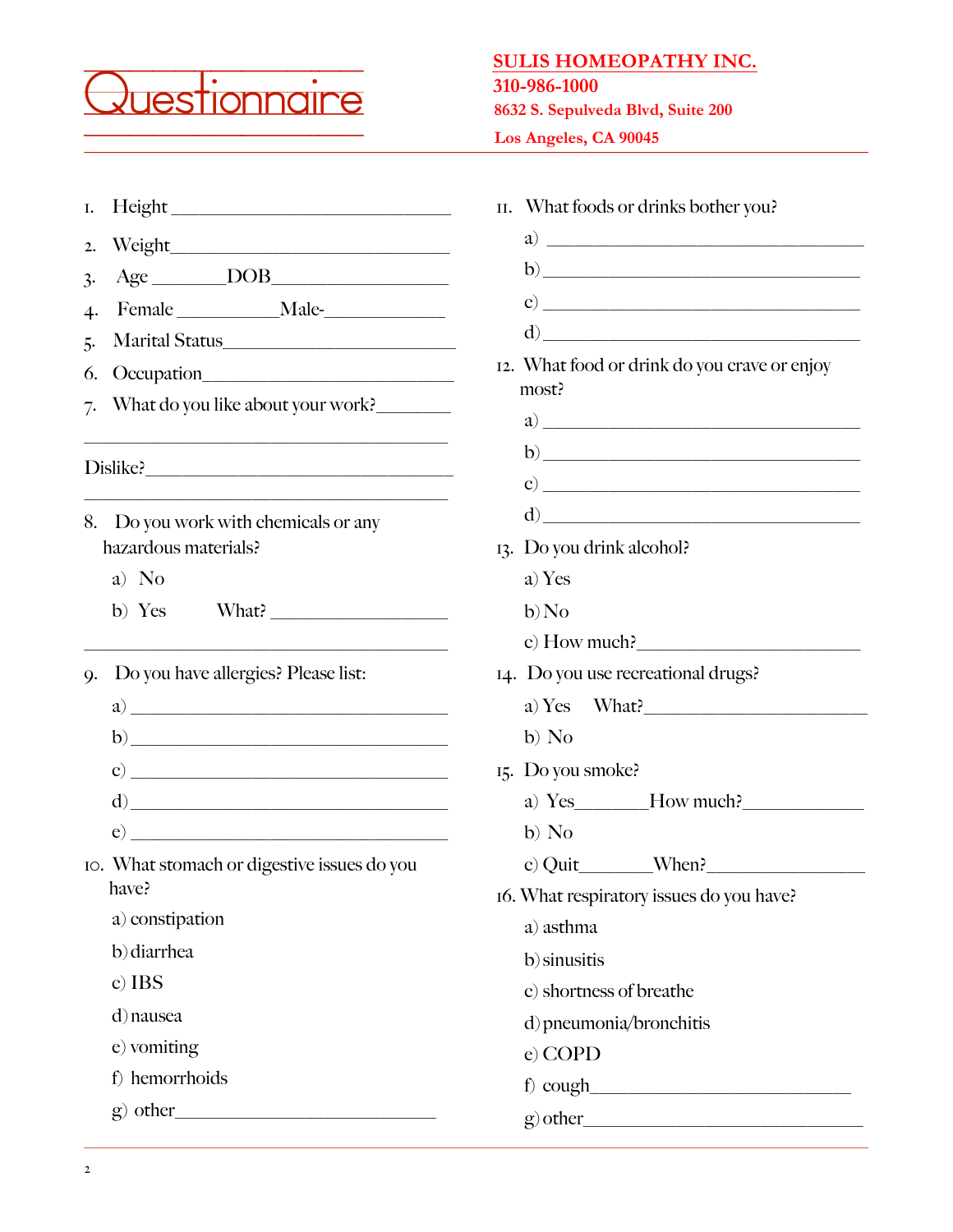|                                                                                                                                           | <b>SULIS HOMEOPATHY INC.</b>                                                                                                                                                                                                                                                                     |
|-------------------------------------------------------------------------------------------------------------------------------------------|--------------------------------------------------------------------------------------------------------------------------------------------------------------------------------------------------------------------------------------------------------------------------------------------------|
| estionna                                                                                                                                  | 310-986-1000<br>8632 S. Sepulveda Blvd, Suite 200                                                                                                                                                                                                                                                |
|                                                                                                                                           | Los Angeles, CA 90045                                                                                                                                                                                                                                                                            |
| 17. What back/neck problems do you have?                                                                                                  | 23. What dreams do you remember?                                                                                                                                                                                                                                                                 |
|                                                                                                                                           |                                                                                                                                                                                                                                                                                                  |
| 18. Do you have any problems with your:<br>a) arms, shoulders, elbows<br>b) hands, fingers, fingernails<br>c) legs, feet, knees, toenails | 24. What do you fear or worry about most?                                                                                                                                                                                                                                                        |
| $d)$ Explain                                                                                                                              |                                                                                                                                                                                                                                                                                                  |
|                                                                                                                                           | 25. What illnesses are common in your family?                                                                                                                                                                                                                                                    |
|                                                                                                                                           |                                                                                                                                                                                                                                                                                                  |
| 19. What problems do you have with your skin?                                                                                             | $b) \underline{\hspace{2cm}}$                                                                                                                                                                                                                                                                    |
|                                                                                                                                           |                                                                                                                                                                                                                                                                                                  |
|                                                                                                                                           | $\left( d \right)$                                                                                                                                                                                                                                                                               |
| 20. Urinary Problems:                                                                                                                     | $\mathbf{e}$ and $\mathbf{e}$ and $\mathbf{e}$ and $\mathbf{e}$ and $\mathbf{e}$ and $\mathbf{e}$ and $\mathbf{e}$ and $\mathbf{e}$ and $\mathbf{e}$ and $\mathbf{e}$ and $\mathbf{e}$ and $\mathbf{e}$ and $\mathbf{e}$ and $\mathbf{e}$ and $\mathbf{e}$ and $\mathbf{e}$ and $\mathbf{e}$ and |
| a) UTI/cystitis                                                                                                                           | 26. Circle all that apply to you past or present:                                                                                                                                                                                                                                                |
| b) incontinence                                                                                                                           | a) abuse: mental, emotional, physical, sexual                                                                                                                                                                                                                                                    |
| c) waking frequently to urinate                                                                                                           | b) panic attacks                                                                                                                                                                                                                                                                                 |
| d) enlarged prostate                                                                                                                      | c) anger/rage/irritable                                                                                                                                                                                                                                                                          |
|                                                                                                                                           | d) poor memory/mental fog                                                                                                                                                                                                                                                                        |
|                                                                                                                                           | e) sadness/depression                                                                                                                                                                                                                                                                            |
| 21. How is your sleep?                                                                                                                    | f) hyperactive/restlessness/ADD, ADHD                                                                                                                                                                                                                                                            |
| a) good                                                                                                                                   | g) nervous/ anxious/ worry                                                                                                                                                                                                                                                                       |
| b) fair                                                                                                                                   | h) compulsive behavior/ OCD                                                                                                                                                                                                                                                                      |
| c) poor                                                                                                                                   | i) bipolar/ mood swings                                                                                                                                                                                                                                                                          |
|                                                                                                                                           | j) low self esteem                                                                                                                                                                                                                                                                               |
|                                                                                                                                           | k) hoarding or difficulty getting rid of stuff                                                                                                                                                                                                                                                   |
|                                                                                                                                           | 1) perfectionist/controlling                                                                                                                                                                                                                                                                     |
|                                                                                                                                           | m)learning disabilities/poor concentration                                                                                                                                                                                                                                                       |
| 22. Do you dream now? yes<br>no                                                                                                           | n) guilt/shame/embarrassment                                                                                                                                                                                                                                                                     |
|                                                                                                                                           | o) shy/isolation/worry what others think                                                                                                                                                                                                                                                         |